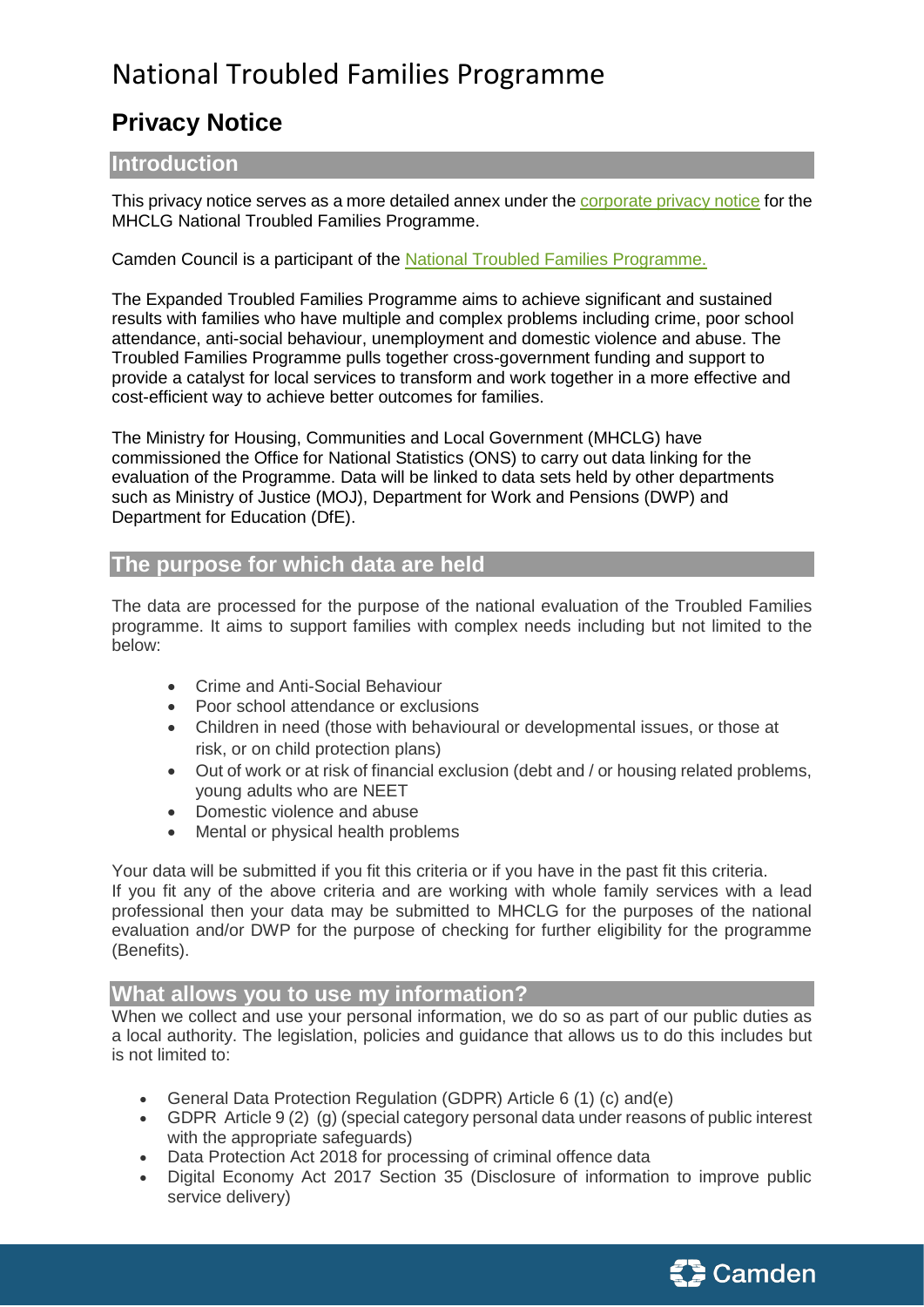## **What information do we hold?**

We may process Personal data or Special Category Data. The type of information collected from you is as follows:

#### **Personal data**

Name and address

Date of birth

National identifiers such as NI numbers and NHS Numbers

#### **Special category data**

We may also collect Special Category (sensitive data) of personal data that may include:

Physical or mental health details

Racial or ethnic origin

Sex

Offences (including alleged offences)

Criminal proceedings, outcomes and sentences

Housing Tenure, Rent Arrears, Evictions and Homelessness

Education Information (Missing Education, Not In Employment, Education or Training)

Whether you have received an intervention under the programme, dates of intervention and intensity of intervention

#### **For how long do we keep your information?**

MHCLG will retain a psudonomised version of this data until August 2025. ONS will destroy the personal information held as part of the programme by December 2022. The personal information held by the other government agencies (DWP, MoJ and DfE) is destroyed on a monthly basis.

## **Do I have to provide this information and what will happen if I don't?**

If you fit any of the above criteria, and are working with whole family services with a lead professional, then your data may be submitted to MHCLG for the purposes of the national evaluation and/or DWP for the purpose of checking for further eligibility for the programme (Benefits).

**Do we share your information with other organisations?**

Yes, your data may also be shared with the government departments above for the purpose of evaluation.